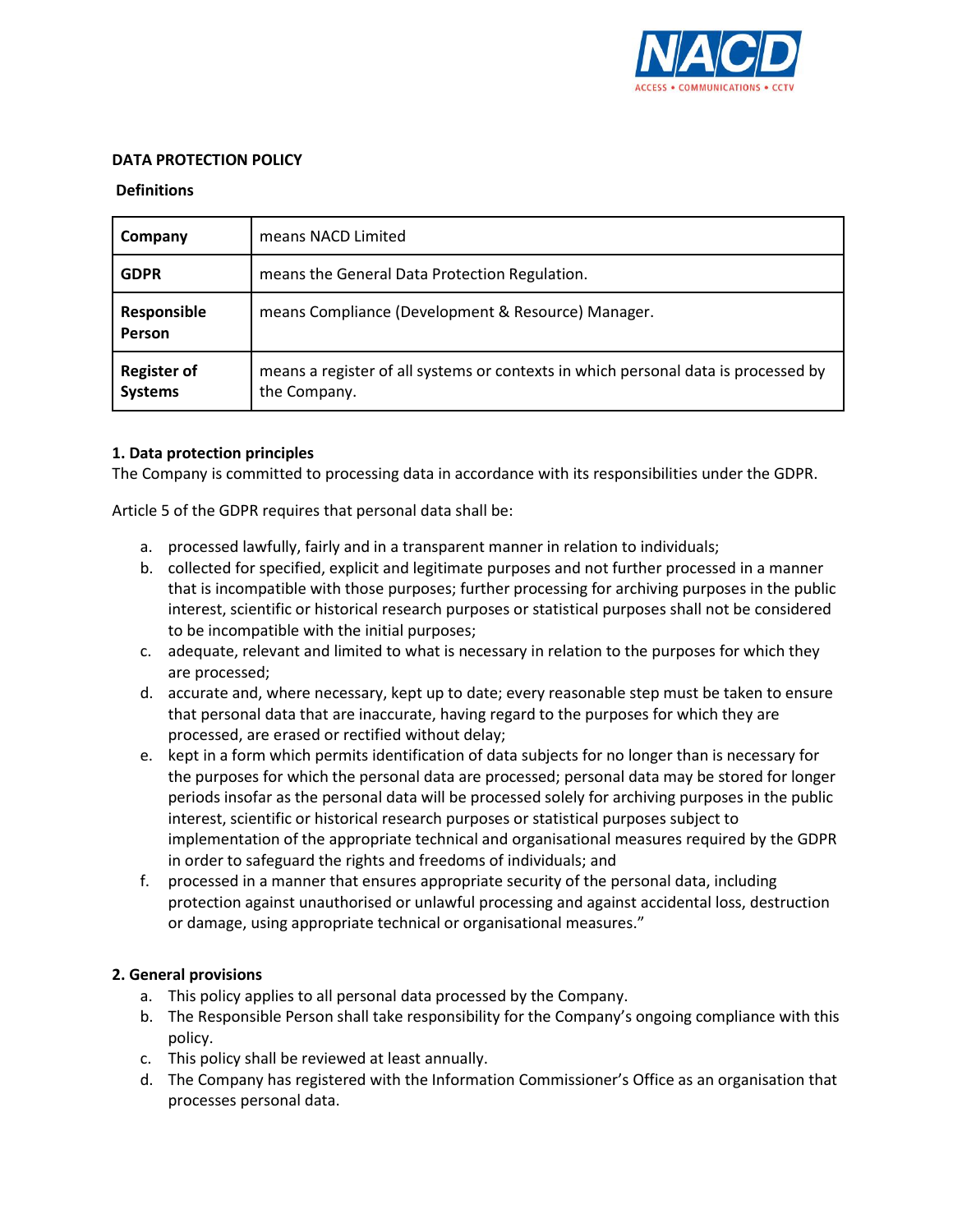

#### **3. Lawful, fair and transparent processing**

- a. To ensure its processing of data is lawful, fair and transparent, the Company shall maintain a Register of Systems.
- b. The Register of Systems shall be reviewed at least annually.
- c. Individuals have the right to access their personal data and any such requests made to the Company shall be dealt with in a timely manner.

# **4. Lawful purposes**

- a. All data processed by the charity must be done on one of the following lawful bases: consent, contract, legal obligation, vital interests, public task or legitimate interests [\(see ICO guidance for](https://ico.org.uk/for-organisations/guide-to-the-general-data-protection-regulation-gdpr/lawful-basis-for-processing/)  [more information\)](https://ico.org.uk/for-organisations/guide-to-the-general-data-protection-regulation-gdpr/lawful-basis-for-processing/).
- b. The Charity shall note the appropriate lawful basis in the Register of Systems.
- c. Where consent is relied upon as a lawful basis for processing data, evidence of opt-in consent shall be kept with the personal data.
- d. Where communications are sent to individuals based on their consent, the option for the individual to revoke their consent should be clearly available and systems should be in place to ensure such revocation is reflected accurately in the Company's systems.

## **5. Data minimisation**

- a. The Company shall ensure that the personal data is adequate, relevant and limited to what is necessary in relation to the purposes for which they are processed.
- b. The data collated to enable BS7858 security screening of Company staff will be managed in accordance to the regulatory requirements (including the requirements of the Disclosure and Barring Service).

## **6. Accuracy**

- a. The Company shall take reasonable steps to ensure personal data is accurate.
- b. Where necessary for the lawful basis on which data is processed, steps shall be put in place to ensure that personal data is kept up to date.

## **7. Archiving / removal**

- a. To ensure that personal data is kept for no longer than necessary, the Company shall put in place an archiving policy for each area in which personal data is processed and review this process annually.
- b. The archiving policy shall consider what data should/must be retained, for how long, and why.

## **8. Security**

- a. The Company shall ensure that personal data is stored securely using modern software that is kept-up-to-date.
- b. Access to personal data shall be limited to personnel who need access and appropriate security should be in place to avoid unauthorised sharing of information.
- c. When personal data is deleted this should be done safely such that the data is irrecoverable.
- d. Appropriate back-up and disaster recovery solutions shall be in place.